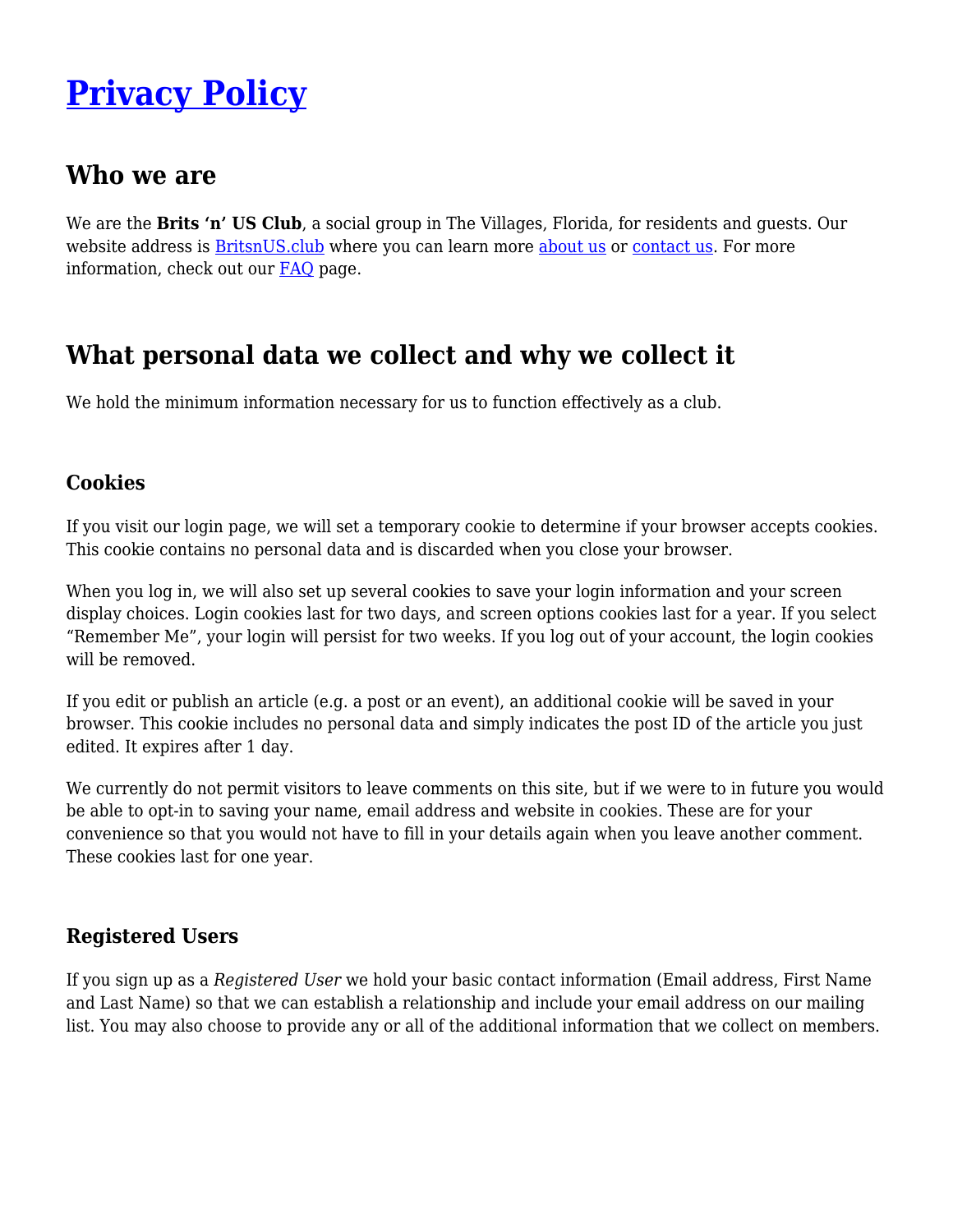# **Members**

If you sign up as, or upgrade to, a *Member* subscription, we collect the basic contact information described for Registered Users plus the following additional information to enhance our mutual relationship: nickname (for printing on your badge), biographical information (a few words to share with other members), extra contact information (phone number, Village, mailing address) and *optionally* a face picture ("avatar").

### **Gravatar**

If you provide your email address to this website, an anonymized string created from your email address (also called a hash) may be provided to the Gravatar service to see if you are using it and, if you are, to associated your profile picture with your account. The Gravatar service privacy policy is available here: <https://automattic.com/privacy/>.

### **Media**

If you upload images to the website, you should be aware that visitors to the website can download these images and extract any location data that has been embedded, for example EXIF GPS data in images captured with a smartphone camera. We recommend against uploading images with embedded location data.

### **Event Participation**

If you RSVP or purchase tickets to an event, we collect

- Attendee information (RSVPs and Tickets): name and email address
- Ticket information (RSVPs and Tickets): name, email address, and ticket number/SKU (via checkin page)
- Ticket purchaser information: name and email address

If (once this feature is enabled) you pay for an event ticket online, we also collect

Ticket purchaser billing address, collected through the use of PayPal

# **Member Messaging**

Active members may send and receive messages via the [Member Messaging](https://britsnus.club/membership/member-messaging/) feature, which provides a means for active members to find and make initial contact with each other without involuntarily revealing email address, phone number or mailing address. Users of this feature should be aware that such messages are accessible to the Webmaster and remain on the system until deleted or until the users' accounts are deleted.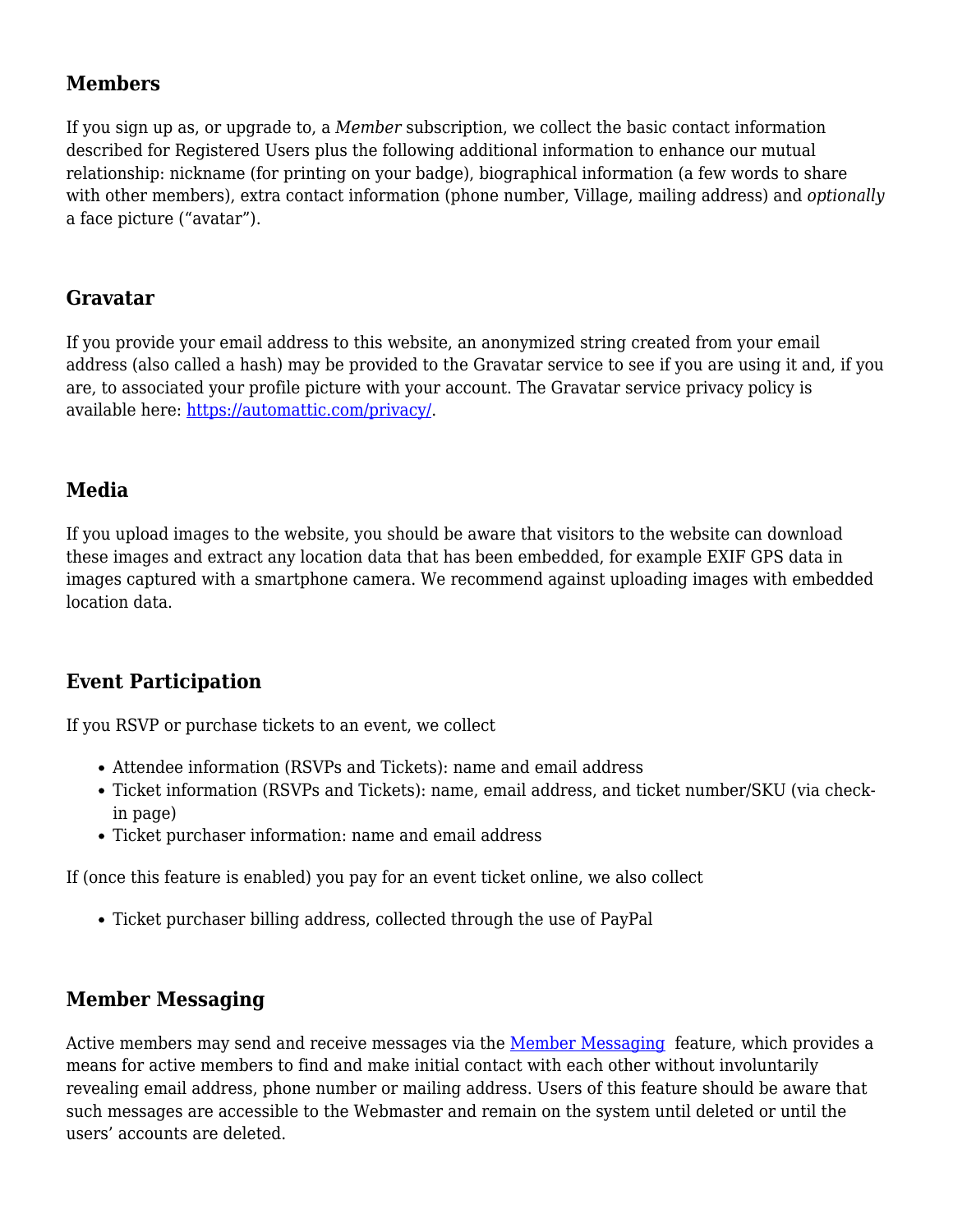#### **Comments**

We currently do not permit visitors to leave comments on this site, but if we were to in future we would collect, in addition to the comment itself, the visitor's IP address and browser user agent string to help spam detection.

An anonymized string created from your email address (also called a hash) may be provided to the Gravatar service to see if you are using it. The Gravatar service privacy policy is available here: https://automattic.com/privacy/. After approval of your comment, your profile picture is visible to the public in the context of your comment.

### **Embedded content from other websites**

Articles on this site may include embedded content (e.g. maps, videos, images, articles, etc.). Embedded content from other websites behaves in the exact same way as if the visitor has visited the other website.

These websites may collect data about you, use cookies, embed additional third-party tracking, and monitor your interaction with that embedded content, including tracking your interaction with the embedded content if you have an account and are logged in to that website.

# **Who we share your data with**

The Brits 'n' US Club respects your privacy and protects your personal information. which, unless stated otherwise here, is accessible only by the Webmaster and the Membership Director.

Contact information (email address, phone number, mailing address) is never shared outside the club. Within the club, contact information on specific event participants may be shared with the club organizers of that event as needed.

For *members*, minimal personal information (first name, last name and, if provided, a picture ("avatar") and biographical information) is shared with other members via the [Member List](https://britsnus.club/membership/member-list/) which can be searched to find other members with similar interests and to contact each other via [Member Messaging.](https://britsnus.club/membership/member-messaging/) Actual contact information is *not* shared.

Other users, including *Registered users* who are not active members, and visitors to the website who are not logged in, cannot access the Member List or Member Messaging.

We do *not share any* personal information *outside* the club (other than if mandated by The Villages or by law enforcement).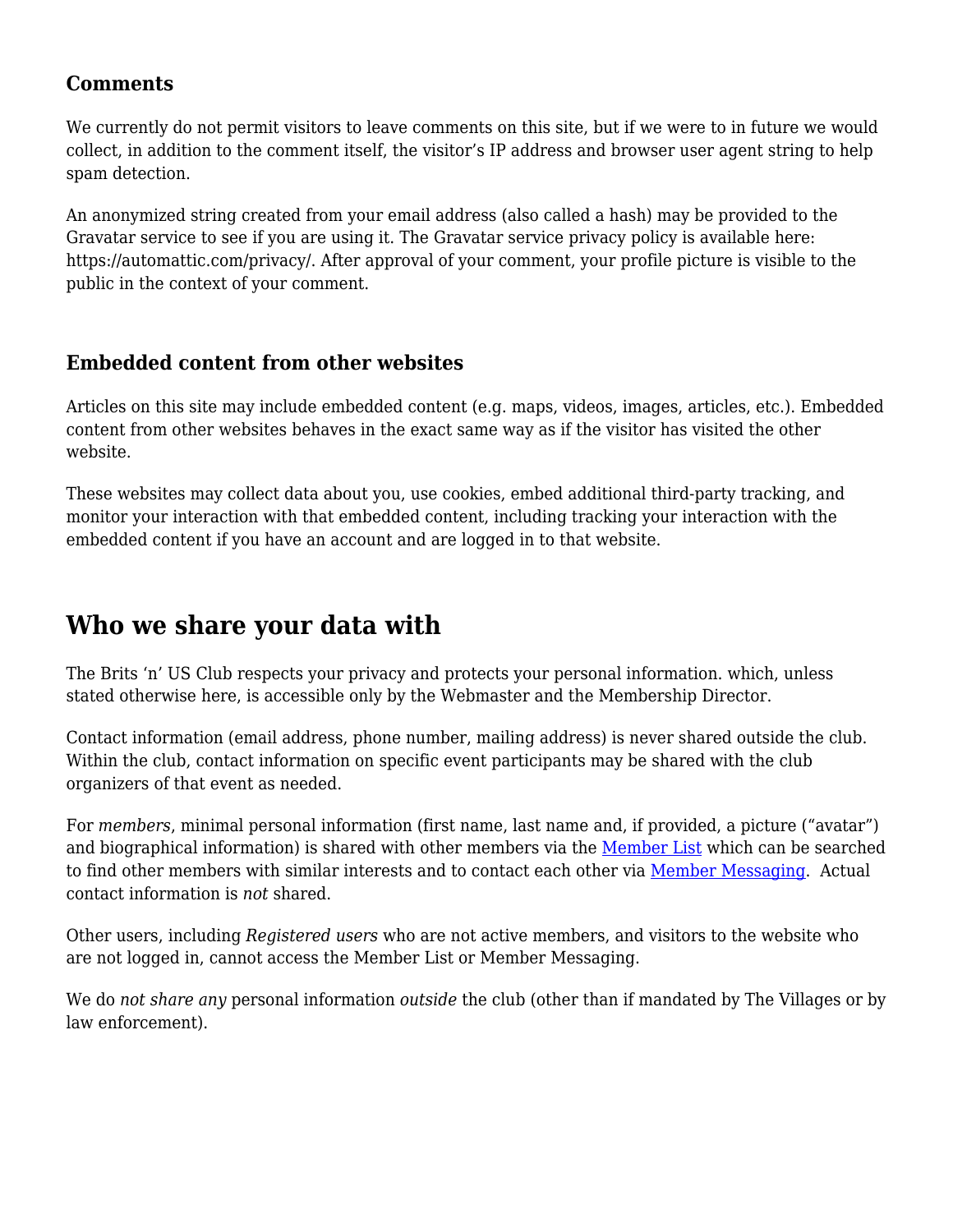# **How long we retain your data**

For users that register on our website, we store the personal information you provide in your user profile and related activity until such time as your account is deleted (see below).

If you leave a comment, the comment and its metadata are retained indefinitely. This is so we can recognize and approve any follow-up comments automatically instead of holding them in a moderation queue.

# **What rights you have over your data**

If you have an account on this site, you may at any time visit the [My Profile](https://britsnus.club/membership/edit-profile/) page, while logged in, to review and modify the information we hold on you (except that your username cannot be changed). Please see ["How do I record a change in my contact information"](https://britsnus.club/faq/#How_to_delete_account) on our FAQ page.

You also have the option to delete your account and all related information on this website. Please see "[How do I delete my account](https://britsnus.club/faq/#How_to_delete_account)" on our FAQ page.

# **Where we send your data**

We synchronize your email address, first name and last name securely with our mailing list on MailChimp.

If you choose the PayPal payment method, relevant information will be passed securely to PayPal during the payment transaction and not stored here. Refer to PayPal's privacy policy at <https://www.paypal.com/us/webapps/mpp/ua/privacy-full>, especially as it relates to making a purchase on a merchant's website.

We currently do not permit visitors to leave comments on this site, but if we were to in future those comments may be checked through an automated spam detection service.

# **Additional information**

### **How we protect your data**

We take the security of your personal information very seriously. For security of transactions, we use the Secure Sockets Layer (SSL) protocol, which encrypts any personal information you enter into registration forms on the website. The encryption process protects your information, by scrambling it before it is sent to us from your computer. We also make commercially reasonable efforts to ensure the security of personal information on our system, employing various measures to protect our website from attack. Unfortunately, no data transmission over the Internet can be guaranteed to be 100% secure. As